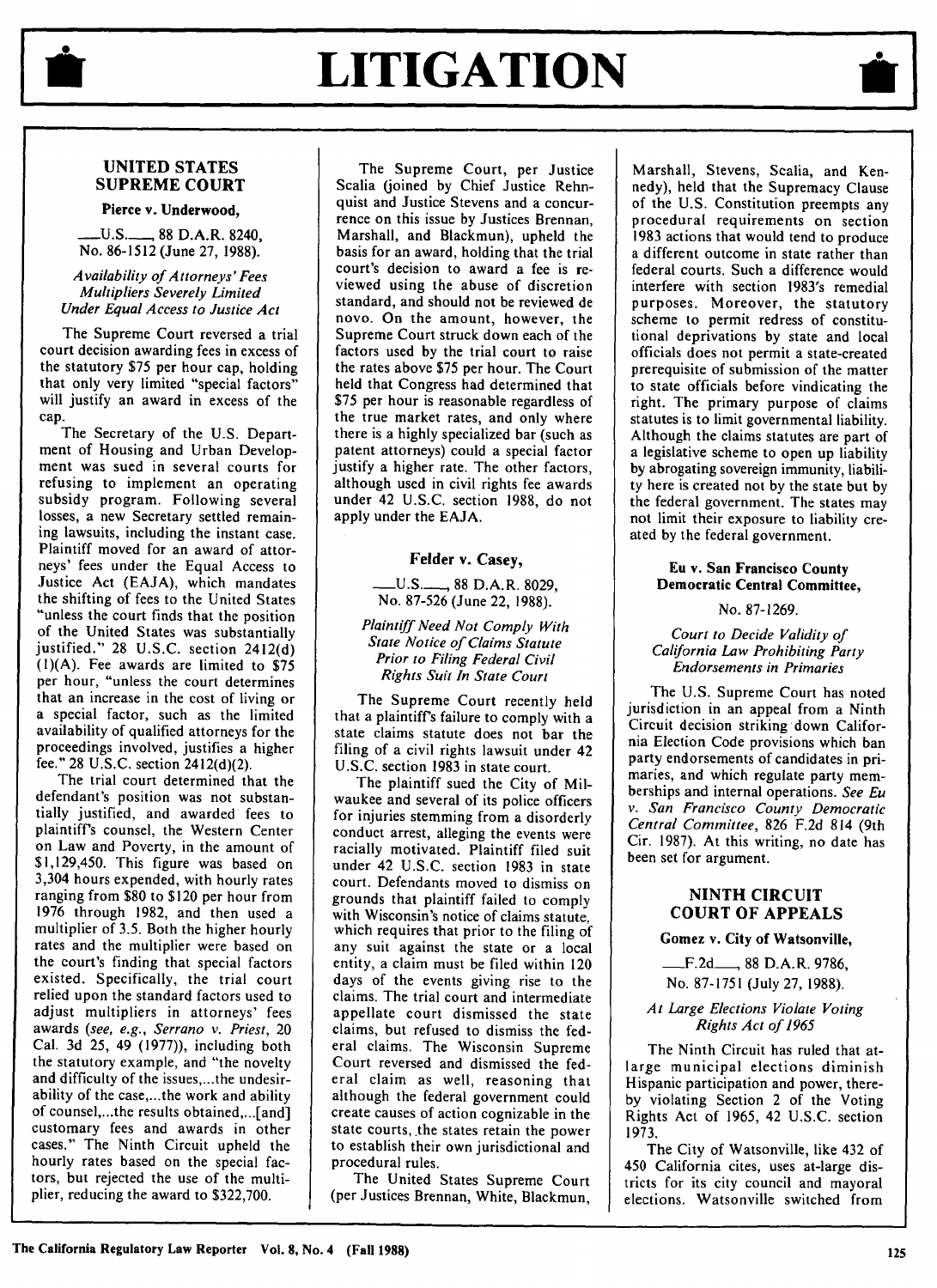

ward to at-large elections in 1950, when Hispanics reached 10% of its population. Currently, the city is 49% Hispanic overall, although the eligible voting percentage is somewhat lower due to large numbers of non-citizen and underage Hispanics. None of the nine Hispanics who had run for office before the suit was filed had been elected.

In 1985, Mexican-Americans challenged the at-large system, alleging that its use in selecting the six city council members lessened their opportunity to participate and to elect representatives of their choice. Following trial, District Court Judge Ingram held that the plaintiffs had not stated a case under section 2 of the Voting Rights Act.

The Court of Appeals, per Judges Goodwin, Nelson, and Gilliam, reversed. The court cited the three standards necessary to show a Section 2 violation. The minority group must be **(1)** large and geographically compact enough to make a majority in a single-member district; (2) politically cohesive; and (3) faced by a majority that votes as a bloc to usually defeat the minority's candidate. Once these threshold requirements are met, the plaintiffs must also show that the "totality of the circumstances" establishes that the minority group does not have an equal opportunity to participate or elect representatives of its choosing.

Here the plaintiffs established, *inter alia,* that there was racially polarized voting under the threshold tests, that minorities had no electoral success, and that the use of a single district coupled with no residency requirement diluted minority voting.

In addition, the court overturned the trial court's finding that there was "no evidence whatever of official discriminatory practices of any sort directed at the Hispanic residents of Watsonville, either presently or historically."' The court of appeals cited a lengthy list of sources, from California and elsewhere, in support of its finding that "[d]iscrimination against Hispanics in California and the Southwest has pervaded nearly all aspects of public and private life." The court held that "the district court's conclusions on discrimination are clearly erroneous."

#### Johnston v. Koppes,

**-F.2d\_\_\_ 88** D.A.R. **8531,** No. 87-2980 (June 30, 1988).

*Government Attorney Has Free Speech Rights To Political Positions Adverse to Employing Agency*

The Ninth Circuit recently held that the California Department of Health Services (DHS) violated the civil rights of an employee by punishing her for appearing at a hearing regarding abortion funding.

Plaintiff is a civil service attorney in the DHS, with the designation "lead attorney". Her job does not involve issues related to abortions or abortion rights. On September 11, 1984, she requested two hours' vacation time to attend a legislative committee hearing on the subject of public funding for abortions. Her request was denied by two supervisors, at least partially on the grounds that plaintiff supported the right to abortion and public funding for abortions, while the DHS did not. Plaintiff attended the hearing; she did not speak or otherwise make her presence known at the hearing, but her supervisor indicated "embarrassment" at her presence, and feared she might be called upon by the committee to speak. That afternoon, plaintiff's section was reorganized to remove her functions, and her supervisors sought legal and other advice on what actions they could take in response to her attendance at the hearing. Plaintiff later won a grievance allowing her to take the time as vacation. She was transferred to another section.

Plaintiff filed suit in federal court under 42 U.S.C. section 1983, alleging she had been punished for exercising her first amendment rights. Crossmotions for summary judgment were denied. Defendants appealed on the basis of qualified immunity.

The Ninth Circuit, per Judges Noonan, Koelsch, and O'Scannion, affirmed. The court held that plaintiff had a clearly established constitutional right to attend the hearing, and that defendant's actions in transferring her and otherwise were motivated solely by their desire to punish her for attending. To the extent they may have a good faith defense because they sought legal advice before acting, that advice came from a subordinate and it was not sought to determine the nature of her rights, but the extent of their power to exact retribution. The case was remanded to consider other defenses and damages.

#### **UNITED STATES** DISTRICT **COURTS**

**Ramirez v. Secretary of Health and Human Services,**

**.. F.Supp.\_...., 99** D.A.R. **12180,** No. CV85-6744-ER (C.D.Cal. August 2, 1988).

#### *Case Justifies Award of Fees In Excess of \$75 Per Hour in Equal Access to Justice Case*

A United States magistrate has awarded a prevailing plaintiff attorneys' fees under the Equal Access to Justice Act in excess of the statutory limit of \$75 per hour, due to an increase in the cost of living.

In this case, the court awarded fees following the plaintiff's successful challenge to the Department's finding that he was not disabled. Plaintiff's entitlement to an award was not at issue. The magistrate adjusted the **\$75** per hour rate upward, using that portion of the fee statute which prohibits a rate greater than \$75 per hour "unless the court determines that an increase in the cost of living...justifies a higher fee." 42 U.S.C. section  $2412(d)(1)(C)(2)(A)(ii)$ .

The court held that the statute required an increase, and that nothing more than the fact of an increase in the cost of living need be shown. Moreover, the court held that the cost of living should be calculated from the date of the original enactment of the EAJA (1981), rather than its reenactment in 1985. This holding is in line with those of several other appellate courts, although the Ninth Circuit Court of Appeals has not yet ruled upon the issue. Based on a cost of living increase of 26.6% since 1981, the current fee award rate is \$94.95 per hour.

### **CALIFORNIA SUPREME COURT**

#### **Lungren v. Deukmejian,**

**.... Cal. 3d\_\_\_ 88** D.A.R. **8099,** No. S004740 (June **23, 1988).**

#### *Confirmation of Constitutiona! Officer Requires Affirmative Vote of Both Houses of Legislature*

The California Supreme Court denied Dan Lungren's petition to be seated as State Treasurer, holding that the Senate's denial of confirmation was sufficient to prevent his taking office; the Assembly's vote to confirm was not sufficient.

Under the California Constitution, vacancies in constitutional offices such as State Treasurer are filled by gubernatorial appointment, subject to confirmation by the legislature. Article V, section 5(b) provides that a nominee "shall take office upon confirmation by a majority of the membership of the Senate and a majority of the membership of the Assembly...In the event the nominee is neither